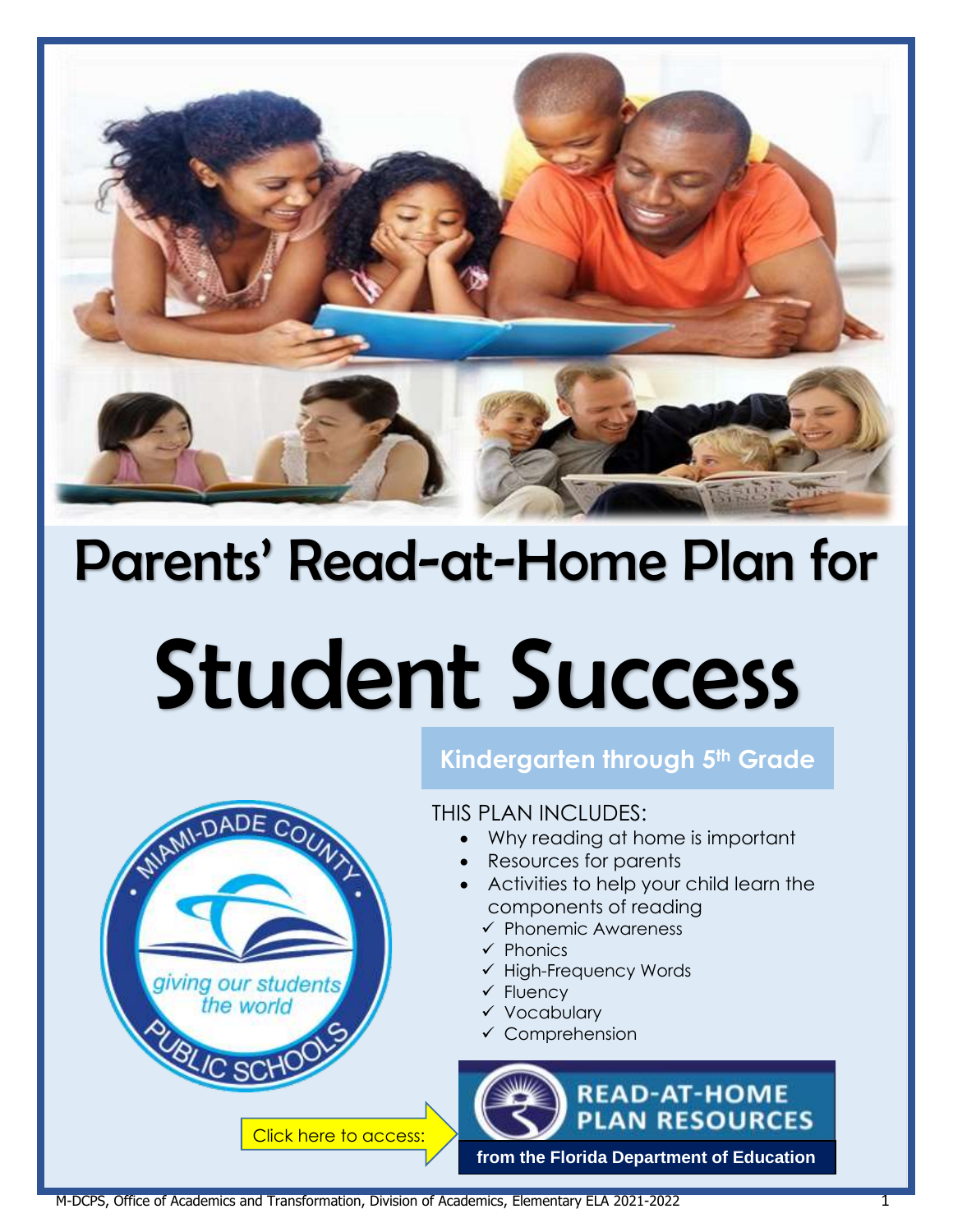## **Table of Contents**

| <b>Introduction</b>           | Page 3             |
|-------------------------------|--------------------|
| <b>Did You Know?</b>          | Page 4             |
| <b>Reading At Home</b>        | Pages 5-6          |
| <b>Phonological Awareness</b> | Page 7             |
| <b>Phonics</b>                | Pages 8-9          |
| <b>High Frequency Words</b>   | Page 10            |
| <b>Dolch Sight Words List</b> | Page 11            |
| <b>Fluency</b>                | <b>Pages 12-13</b> |
| <b>Vocabulary</b>             | <b>Pages 14-15</b> |
| <b>Comprehension</b>          | <b>Pages 16-18</b> |
| <b>Resources and Links</b>    | <b>Page 19-20</b>  |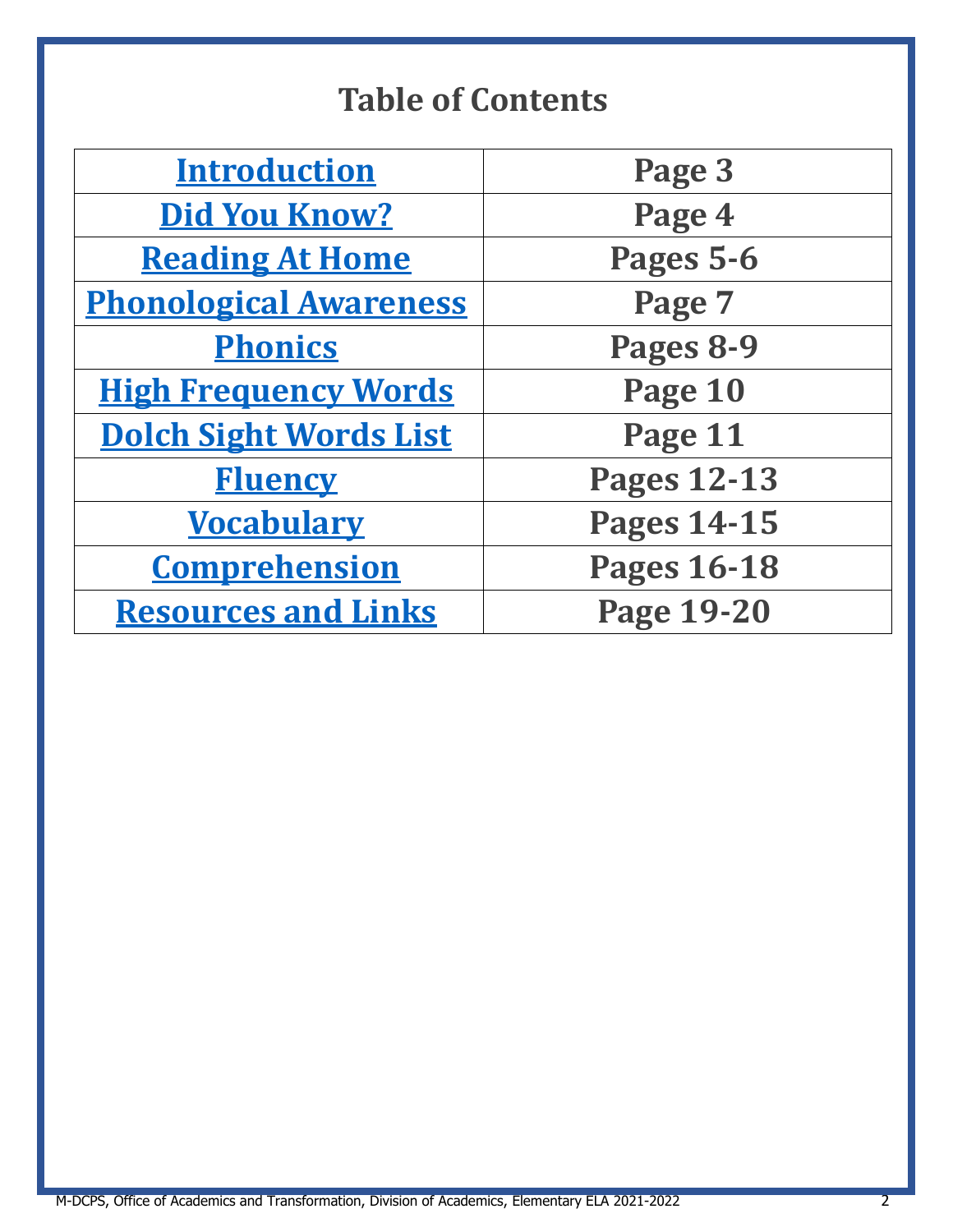## Parents' Read-at-Home Plan for Student Success

**Kindergarten through 5th Grade**

#### Parents,

You are your child's first teacher and reading with your child is a proven way to promote early literacy. Helping to make sure your child is reading on grade level by third grade is one of the most important things you can do to prepare him/her for the future. By reading with your child for 30 minutes per day and making a few simple strategies a part of your daily routine, you can make a positive impact on your child's success in school. We are happy to provide you with this Read-at-Home Plan, which includes resources and strategies to help your child become a more proficient reader!



i-Ready is an online assessment taken at school. The *i-Ready Parent Report* provides specific scores and placement levels for your child. Pages two and three of the report provide additional information about the reading components or domains that are assessed. This plan provides activities and resources to build and strengthen your child's reading skills in each of the tested domains.

Sincerely,

Department of English Language Arts Division of Academics

**Phonological Awareness**: Phonological Awareness is the understanding that a spoken word is made up of different parts and that each of these parts makes a sound. Page: 7 **Phonics:** Phonics instruction teaches children how to connect the sounds they hear in spoken words to the letters they see in written words. Pages: 8-9 **High-Frequency Words:** High-Frequency Words are the words that appear most often in what children read. Pages:10-11 **Vocabulary:** Vocabulary is the name for the words a student knows. Pages: 14-15 **Comprehension: Literature**: Comprehension: Literature: describes a student's ability to understand types of writing that are usually made up, or fictional stories. Pages:16-18 **Comprehension: Informational Text:** Comprehension:

Informational Text describes a student's ability to understand types of writing that are usually true. Books about science or history are examples of informational text, as are newspaper articles or magazine articles. Pages: 16-18

Reading is  $R$  $E$  $D$   $S$ <sub>be KEY to</sub> Learning.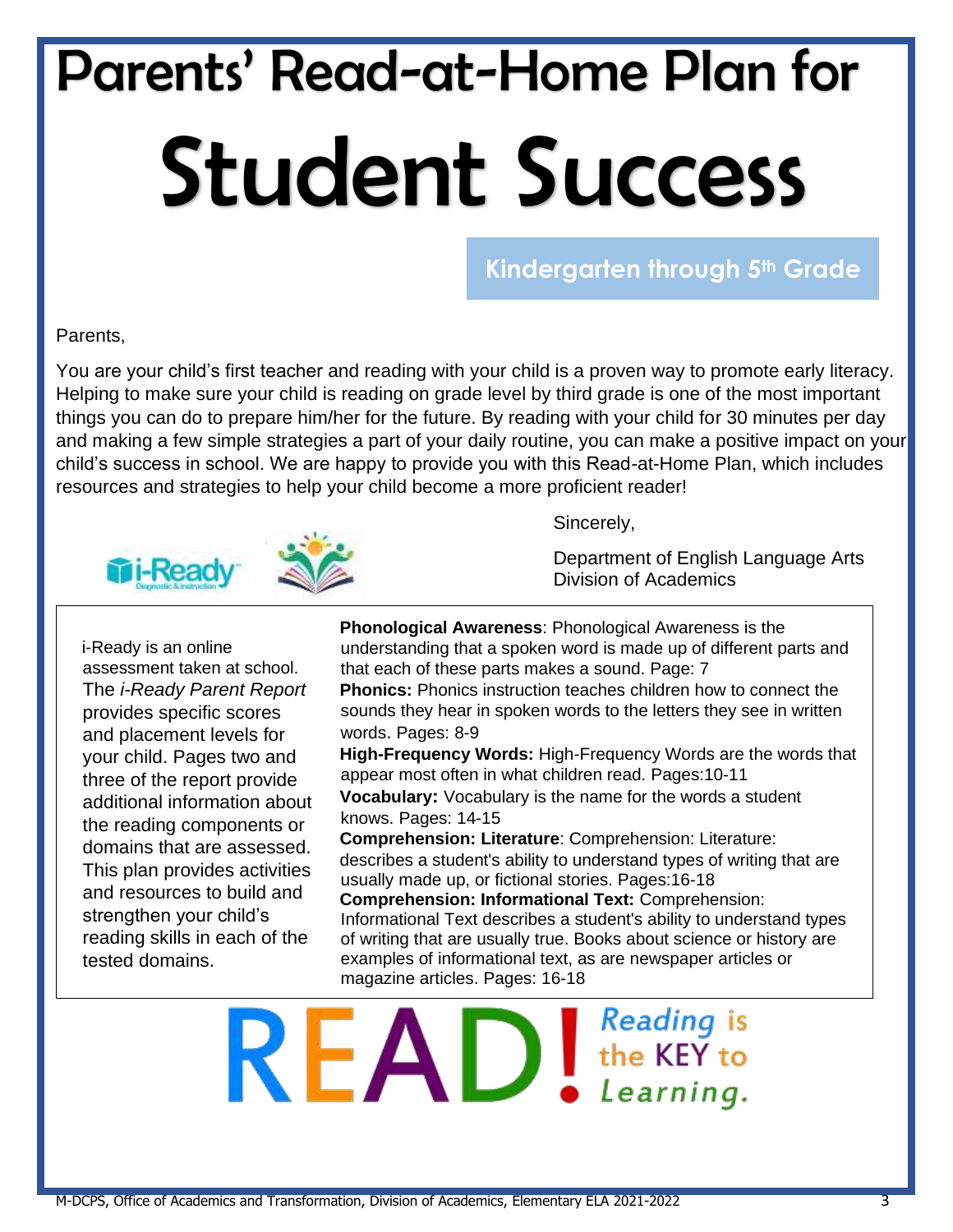

- 1. Reading is the most important subject in school. A child needs reading in order to master most of the other subjects.
- 2. In third grade, students transition from learning to read to reading to learn. Third-graders who aren't reading at grade level are four times more likely to drop out of high school than their reading proficient peers.
- 3. It's estimated that over \$2 billion is spent each year on students who repeat a grade because they have reading problems.
- 4. 85 percent of all juvenile offenders have reading problems.
- 5. The more literate adults are, the more likely they'll be employed full time in good jobs with benefits. Average weekly earnings increase with each level of literacy.
- 6. The educational careers of 25-40 percent of American children are imperiled because they don't read well enough, quickly enough or easily enough.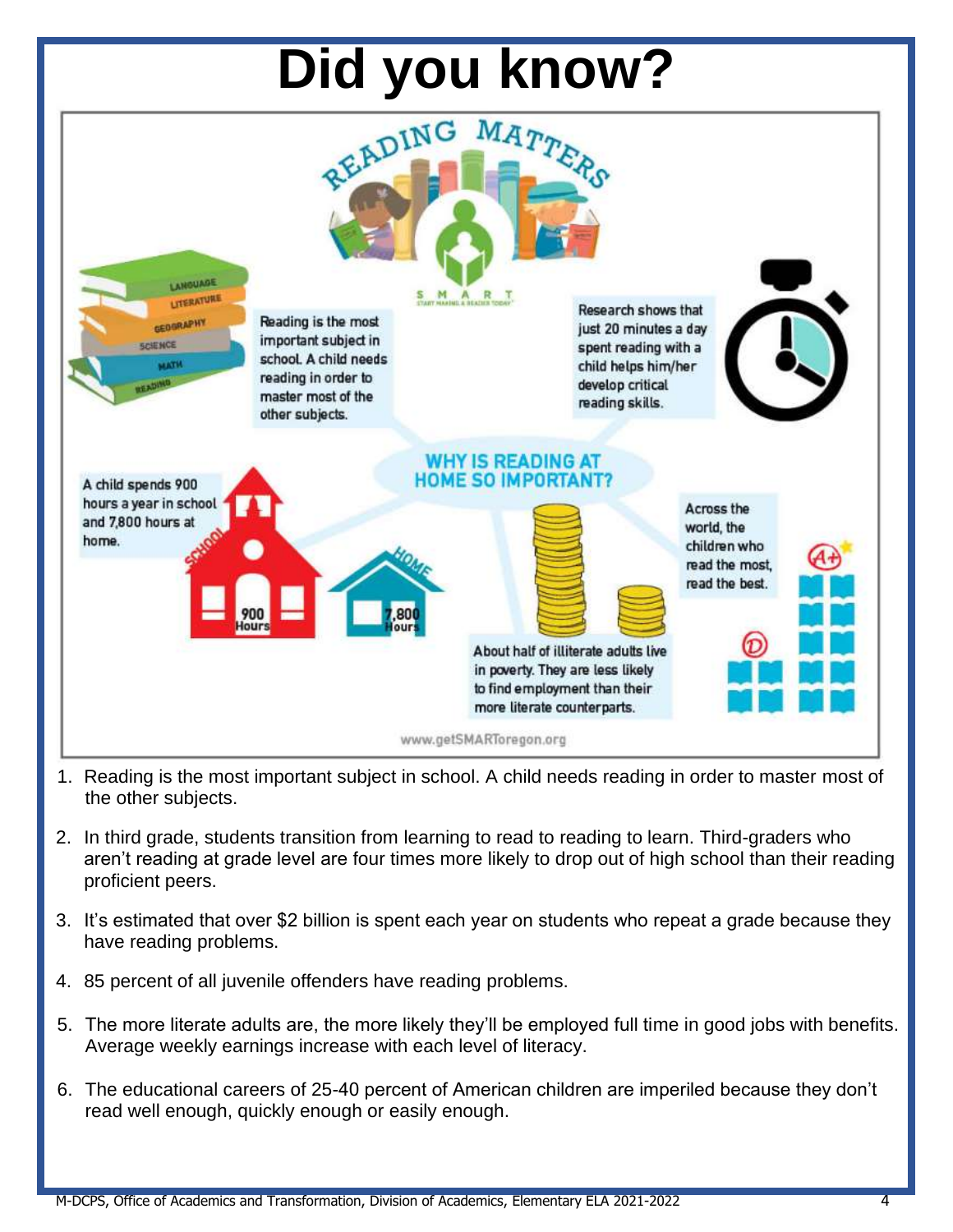## Miami-Dade County Public Schools Division of Academics, Elementary English Language Arts Read-at-Home Plan for Student Success

Reading with your child is a proven way to promote early literacy. You can influence your child's success in school by making reading a daily routine in your home. Research shows that students who read at least 30 minutes per day score in the 90th percentile on standardized tests. Do you want to help your child be successful in school? They simply need to read.

## WHAT CAN I DO TO SUPPORT MY CHILD?

**Read at home with your child daily (at least 30 minutes) with books they enjoy. Some ways to do this:** 

- Read out loud to your child.
- Listen to your child read.
- Echo read (you read a line, then they repeat).
- Read together at the same time.
- Reread or retell favorite stories.
- Talk to your child about the reading.

#### **As you read:**

- Ask your child to share what they remember.
- Ask questions about the reading.
- Talk about your favorite parts.
- Talk about what you have learned.
- Talk about how the pictures in the book connect to the words on the page.
- Help connect the reading to your child's life or other books they've read.

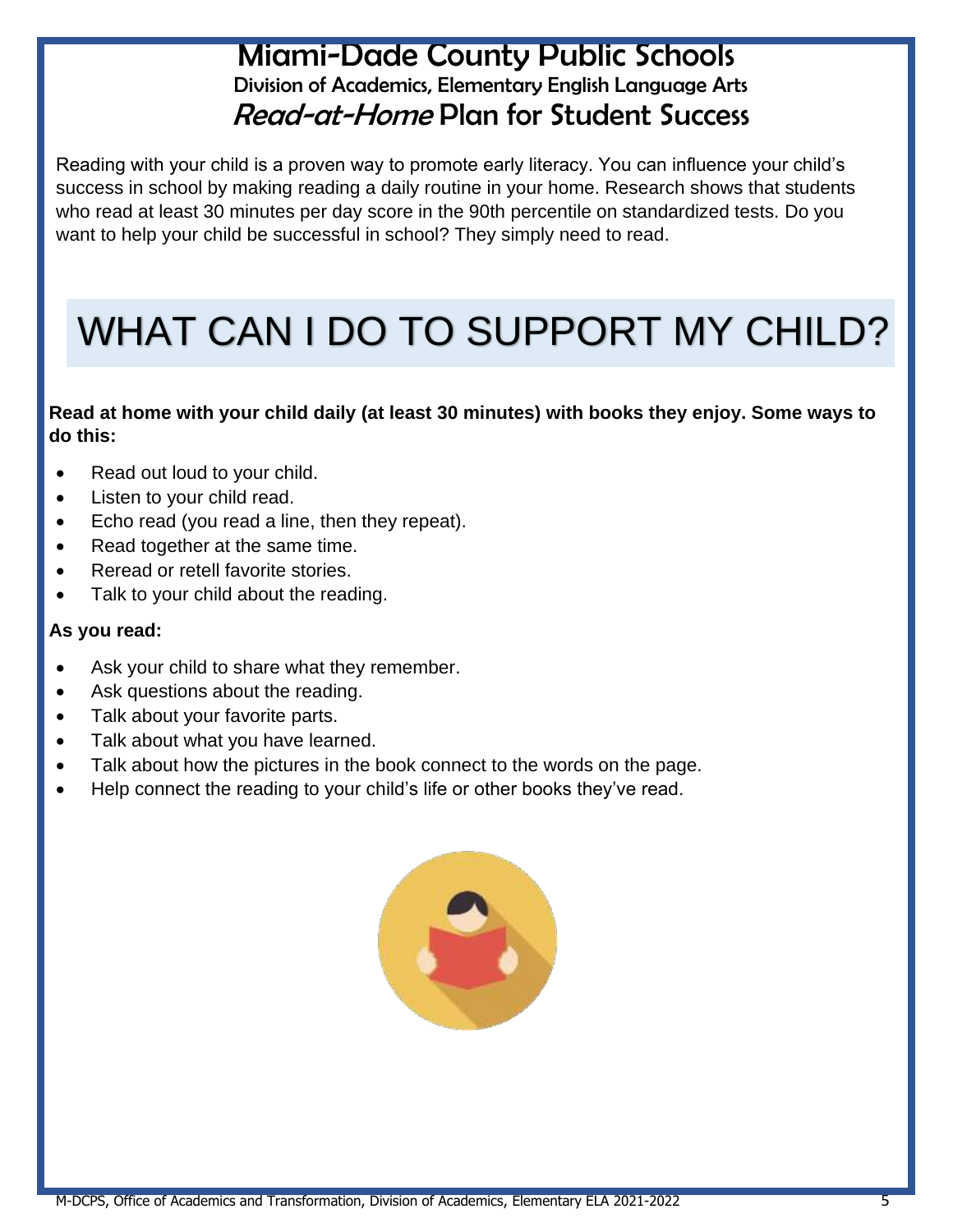## **Reading Begins at Home:**

Strong parental involvement is a key component of the *Read-at-Home Plan*. Other than helping your children to grow up happy and healthy, the most important thing that you can do for them is help them develop their reading skills.

## **Suggestions to help build your child's reading skills:**

#### **Kindergarten**

- Read predictable books to your child. Teach him to hear and say repeating words, such as names for colors, numbers, letters and animals. Predictable books help children to understand how stories progress. A child easily learns familiar phrases and repeats them, pretending to read.
- Practice the sounds of language by reading books with rhymes and playing simple word games (i.e. *How many words can you make up that sound like the word "bat"?*)

#### **First Grade**

- Point out the letter-sound relationships your child is learning on labels, boxes, newspapers and magazines.
- Listen to your child read words and books from school. Be patient and listen as he practices. Let him/her know you are proud of his/her reading.

#### **Second & Third Grade**

- Build reading accuracy by having your child read aloud and point out words he/she missed and help him/her read words correctly. If you stop to focus on a word, have your child reread the whole sentence to be sure she understands the meaning.
- Echo and repeated readings of text selection will improve fluency and increase comprehension.

#### **Fourth & Fifth Grade**

- Build reading fluency by having your child reread familiar books.
- Build stamina by making 30 minutes of reading a daily routine in your home.
- Build reading accuracy by having your child read aloud and point out words he/she missed and help him/her read words correctly. If you stop to focus on a word, have your child reread the whole sentence to be sure she understands the meaning.
- Build reading comprehension by talking with your child about what he/she is reading. Ask about new words. Talk about what happened in a story. Ask about the characters, places, and events that took place. Ask what new information he/she has learned from the book. Encourage him/her to read independently.

\*Taken from the U.S. Department of Education "Helping Your Child Become A Reader" and The Partnership for Reading "Put Reading First" publications.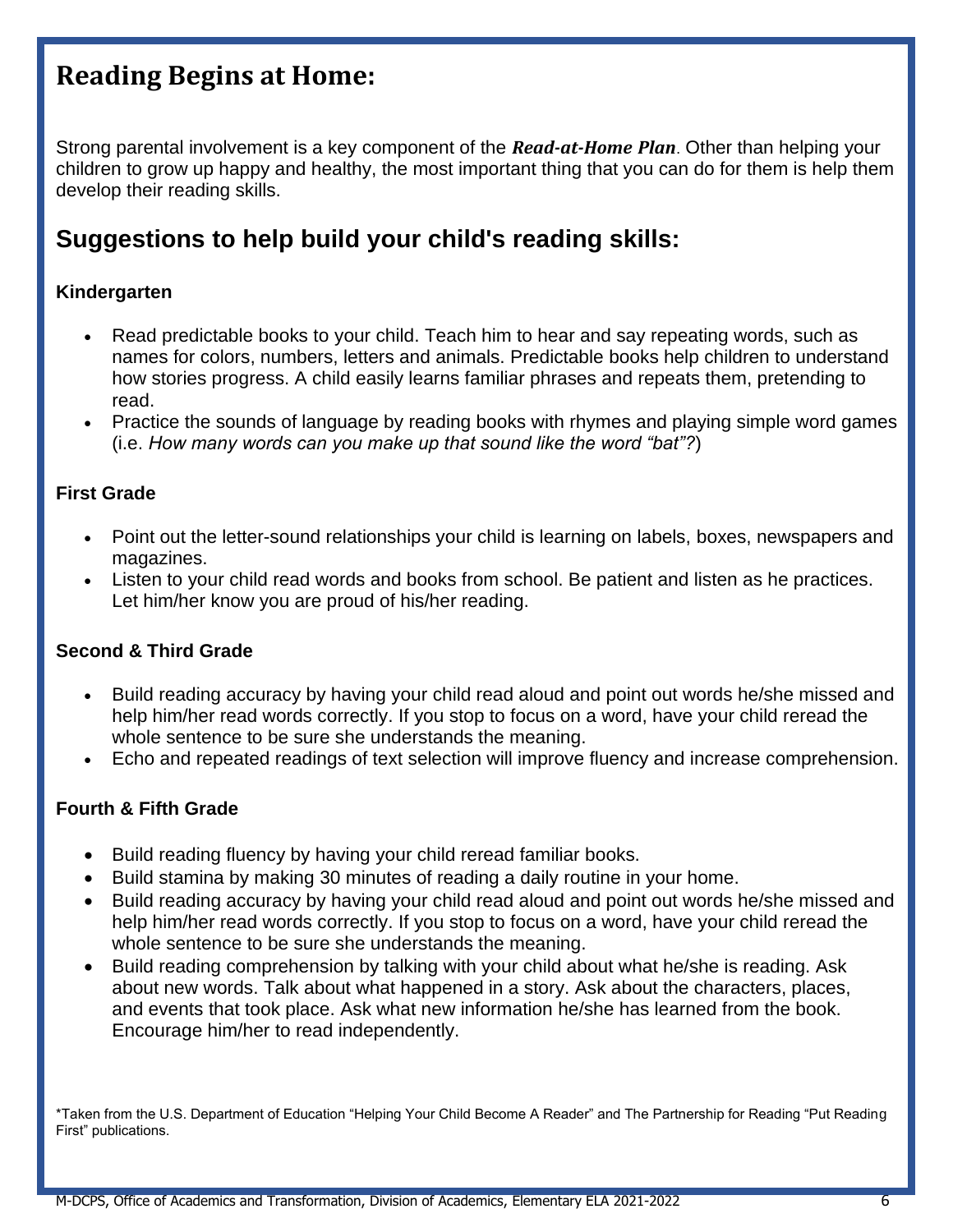

## **Phonological Awareness**

**Phonemic awareness is the ability to hear and distinguish sounds. This includes:**

- **Recognizing sounds, alone and in words**
- **Adding sounds to words**
- **Taking apart words and breaking them into their different sounds**
- **Moving sounds**

### **Phonological Awareness Activities:**

 $\Box$  Demonstrate clapping a word into its syllables. Ask your child to clap words into syllables.

 $\Box$  Make tally marks for the number of syllables in the names of people in your family, favorite foods, etc. 批批批批批



 $\Box$  Give your child a small car (such as a Matchbox car). Write a 5+ letter word on a piece of paper with the letters spaced apart. Have your child drive the car over each letter saying the letter sound. Have your child begin driving the car slowly over the letters and then drive over them again slightly faster. Continue until the word is said at a good rate.

 $\Box$  To help your child segment (separate) sounds in words:

o Give your child 4-7 blocks, beads, bingo chips or similar items. Say a word and have your child move an object for each sound in the word.



o Play Head, Shoulders, Knees and Toes with sounds. Say a word and have your child touch his/her head for the first sound, shoulders for the second sound, and knees for the third while saying each sound.

o Jump for Sounds. Say a word and have your child jump for each sound in the word while saying the sound.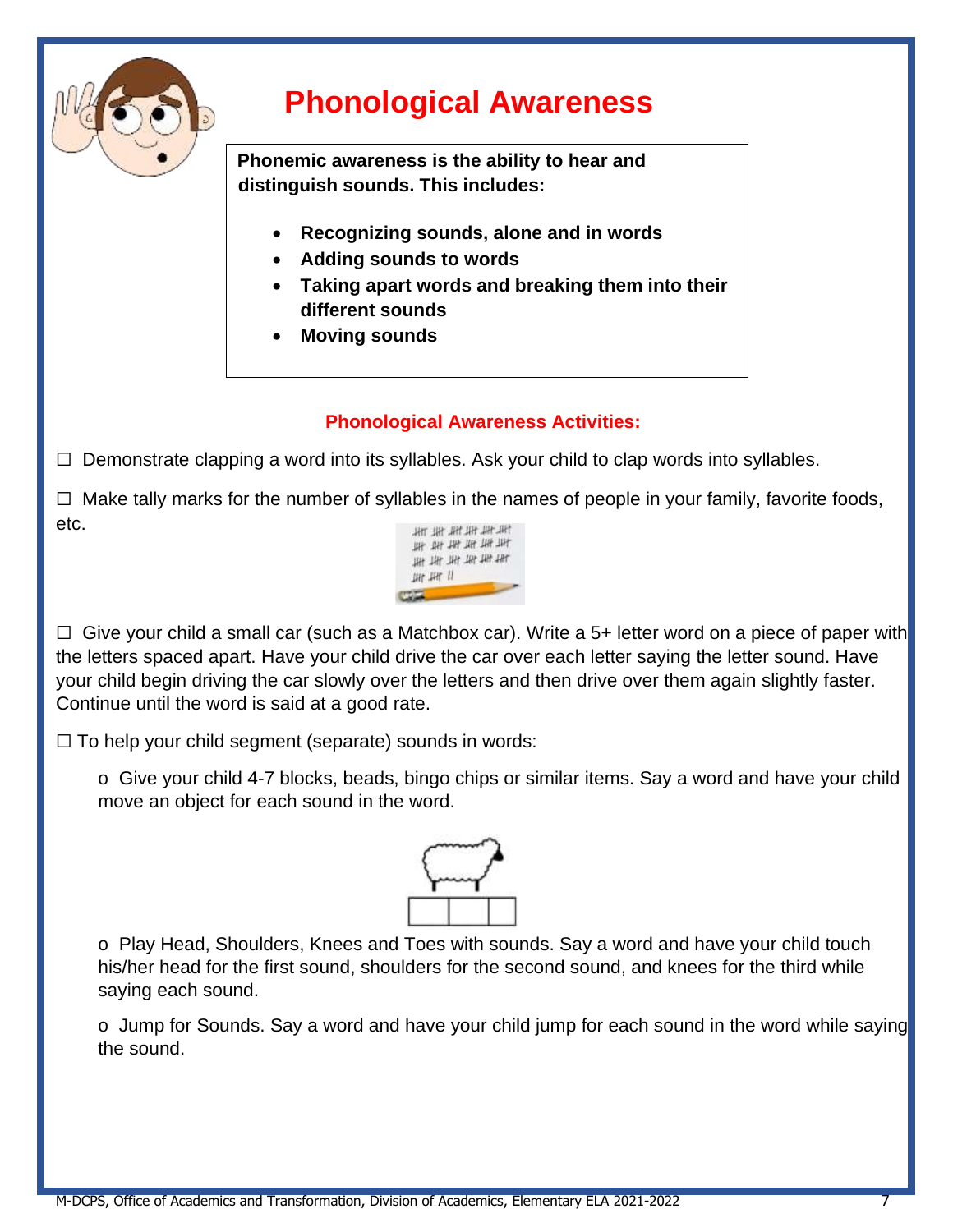

## **Phonics**

**Phonics is the ability to understand the relationship between letters and the sounds they represent. This includes**

- **Recognizing print patterns that represent sounds**
- **Syllable patterns**
- **Word parts (prefixes, suffixes, and root words)**

**Common Consonant Digraphs and Blends: bl, br, ch, ck, cl, cr, dr, fl, fr, gh, gl, gr, ng, ph, pl, pr, qu, sc, sh, sk, sl, sm, sn, sp, st, sw, th, tr, tw, wh, wr**

> **Common Consonant Trigraphs: nth, sch, shr, spl, spr, squ, str, thr**

**Common Vowel Digraphs:**

**ai, au, aw, ay, ea, ee, ei, eu, ew, ey, ie, oi, oo, ou, ow, oy**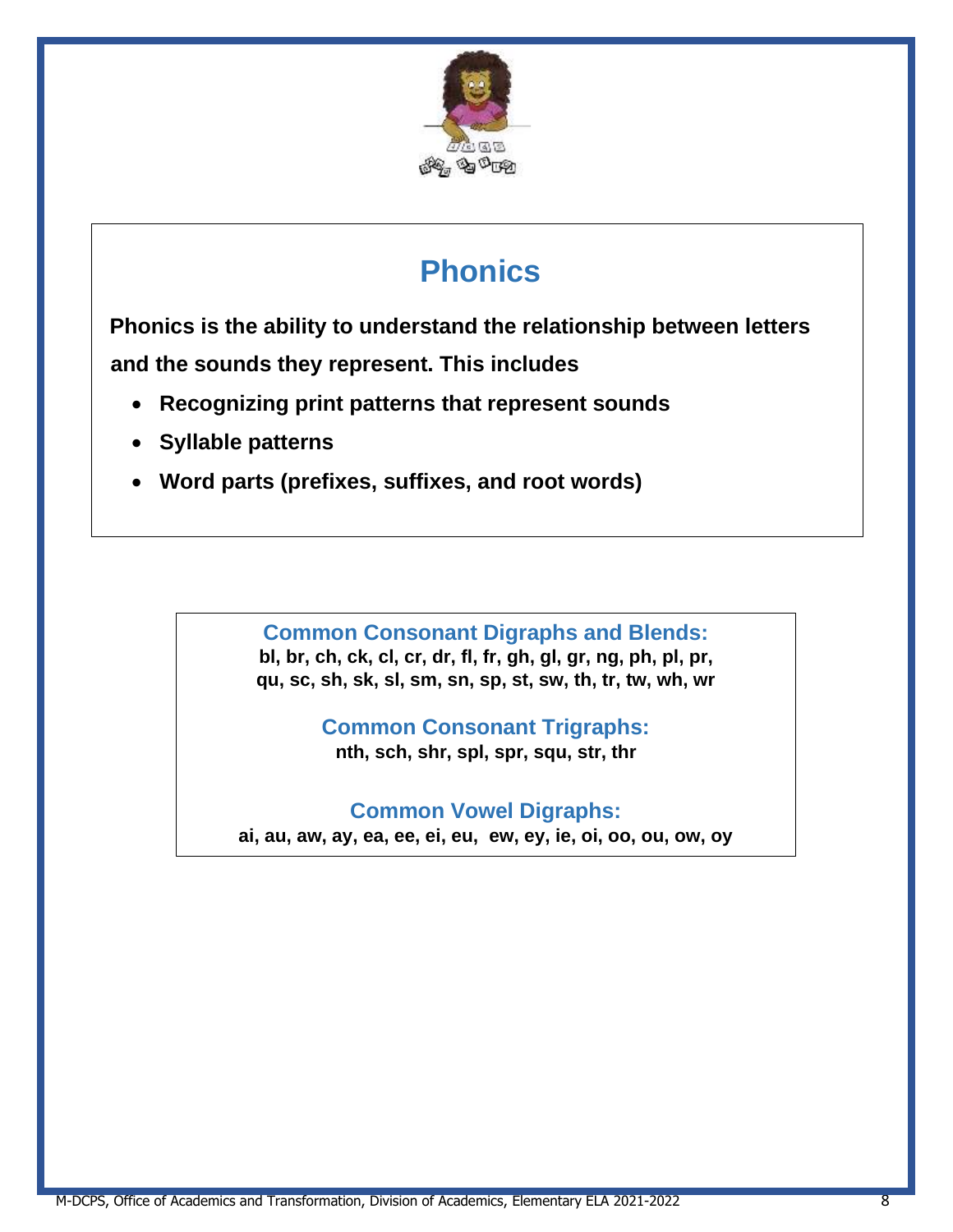## **Phonics Activities:**

 $\Box$  Make blend-sounds and have your child write the letters that match the sounds.

 $\Box$  Play word games that connect sounds with syllables and words (for example, if the letters "l-a-t-e-r" spell later, how do you spell hater? How many syllables are in later?).

☐ Writing words - Many children love to send and receive notes, and writing is a great way to reinforce phonics skills. Send your child notes in his/her backpack or place notes on the pillow. Have a relative or friend send a letter or email to your child. Whenever your child receives a note, have him/her write back. Don't be concerned about spelling. Instead, have your child sound out the words to the best of his/her ability.

 $\Box$  Hunting for words - Choose a blend and have your child hunt for five items beginning with that sound. As each object is found, help your child write the word on a list. For example, if the target sound is "bl", the child might find and write blanket, blood, blue, blizzard, blast.

 $\Box$  Hints for helping your child sound out words:

o First Sound - Have your child say the first sound in the word and make a guess based on the picture or surrounding words. Double-check the printed word to see if it matches the child's guess.

o Sound and Blend - Have your child say each sound separately (sss aaa t). This is called "sounding it out", and then say the sounds together (sat). This is "blending".

o Familiar Parts - When your child starts reading longer words, have him notice the parts of the word that he already knows. For example, in a word such as "presenting", your child may already know the prefix pre-, the word "sent," and the word ending -ing.

☐ Play "Memory" or "Go Fish" using consonant and vowel digraphs, trigraphs, and blend

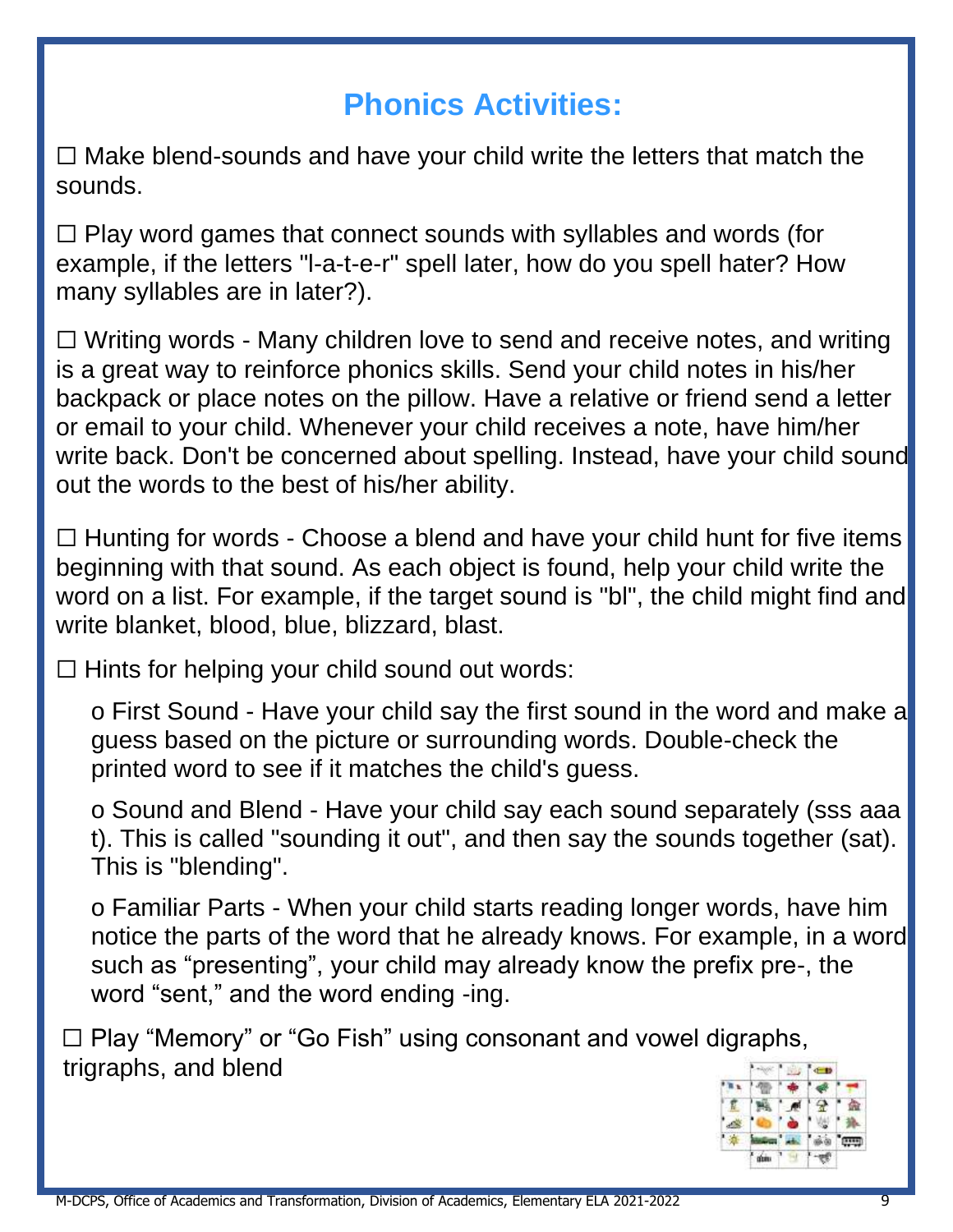## **High-Frequency Words**

**High-Frequency Words appear often in oriented English, but are not readily decodable in the early stages of reading instruction.**

- **These words are essential to fluent reading**
- **Repeated exposure and memorization are crucial for students to read quickly and fluently**



## **High-Frequency Word Activities:**

□ Word Books - Children can keep a word book. Folded and stapled construction or white paper, pencils, and crayons are all that is required. Add high-frequency words to their books. They may use the books as a reference when reading new texts.

 $\Box$  Word Detective - Invite children to be high-frequency word detectives. They can locate assigned words in print materials they encounter in their daily lives.

 $\Box$  Word Games - Bingo is a consistent favorite. While playing bingo, as you call out each word, monitor to ensure that they recognize the high-frequency words and place chips on them when appropriate. Other simple games that can help teach words include common favorites like hangman.

 $\Box$  Flashcard Activities - Create flashcards for the high-frequency words. (See below and on the following pages for high-frequency words by grade level)

 $\Box$  Memory - Create two of each high-frequency word card. Lay the cards face down on the floor and take turns trying to match identical words.

 $\Box$  Funny Voices - Flash the cards to your child, and have him/her read a word in a robot voice, an old voice, a squeaky voice, and a monster voice.

□ Making Sentences - Hand out high-frequency word flashcards. Encourage them to combine the various words in order to make sentences.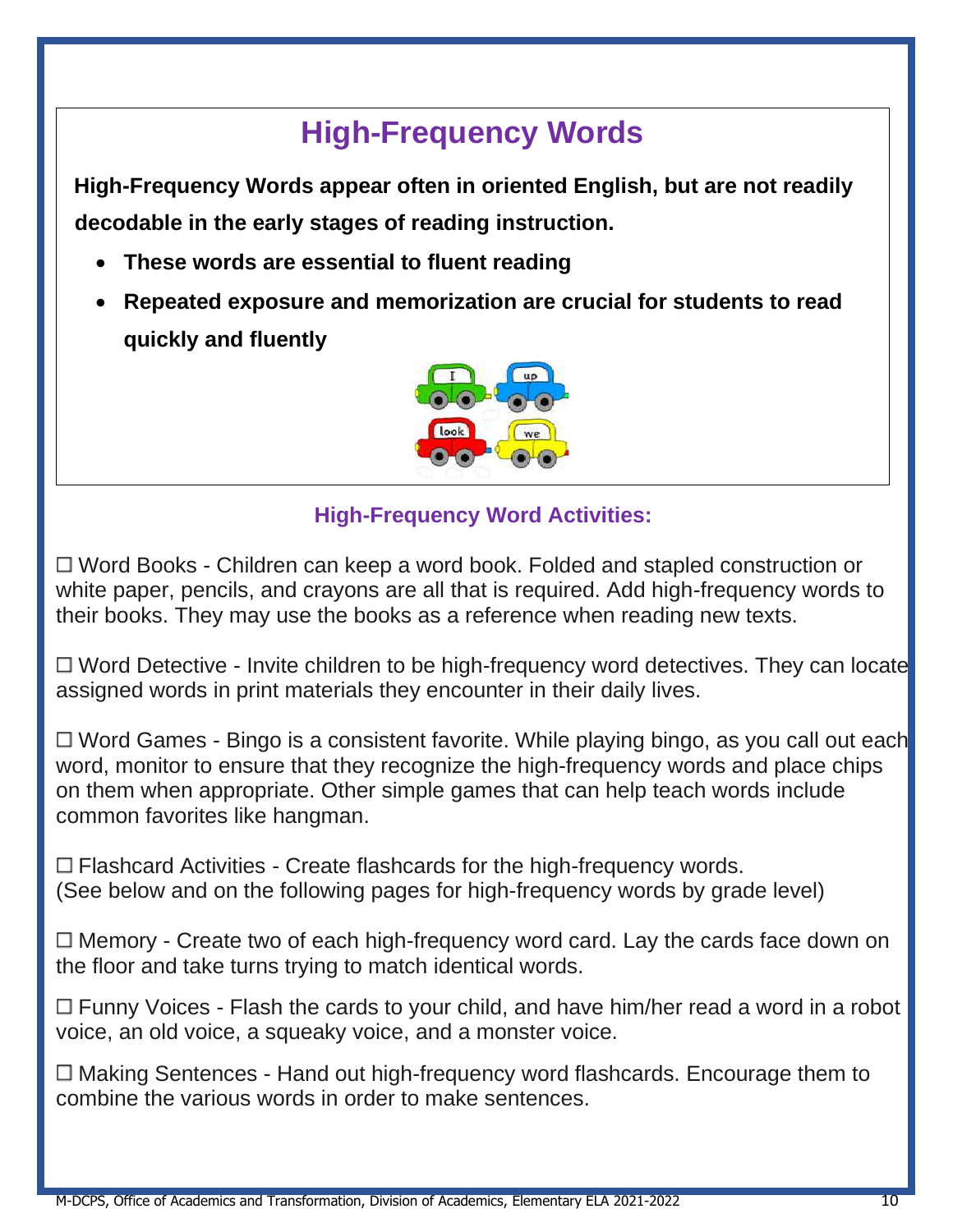## **DOLCH WORD LIST**

Sorted alphabetically by grade level

| Pre-primer |        | Primer |        | First |       | Second  |           | <b>Third</b> |          |
|------------|--------|--------|--------|-------|-------|---------|-----------|--------------|----------|
| a          | play   | all    | out    | after | once  | always  | right     | about        | never    |
| and        | red    | am     | please | again | open  | around  | sing      | better       | only     |
| away       | run    | are    | pretty | an    | over  | because | sit       | bring        | own      |
| big        | said   | at     | ran    | any   | put   | been    | sleep     | carry        | pick     |
| blue       | see    | ate    | ride   | as    | round | before  | tell      | clean        | seven    |
| can        | the    | be     | saw    | ask   | some  | best    | their     | cut          | shall    |
| come       | three  | black  | say    | bу    | stop  | both    | these     | done         | show     |
| down       | to     | brown  | she    | could | take  | buy     | those     | draw         | six      |
| find       | two    | but    | SO     | every | thank | call    | upon      | drink        | small    |
| for        | up     | came   | soon   | fly   | them  | cold    | <b>US</b> | eight        | start    |
| funny      | we     | did    | that   | from  | then  | does    | use       | fall         | ten      |
| go         | where  | do     | there  | give  | think | don't   | very      | far          | today    |
| help       | yellow | eat    | they   | going | walk  | fast    | wash      | full         | together |
| here       | you    | four   | this   | had   | were  | first   | which     | got          | try      |
|            |        | get    | too    | has   | when  | five    | why       | grow         | warm     |
| in         |        | good   | under  | her   |       | found   | wish      | hold         |          |
| İs         |        | have   | want   | him   |       | gave    | work      | hot          |          |
| it         |        | he     | was    | his   |       | goes    | would     | hurt         |          |
| jump       |        | into   | well   | how   |       | green   | write     | if           |          |
| little     |        | like   | went   | just  |       | its     | your      | keep         |          |
| look       |        | must   | what   | know  |       | made    |           | kind         |          |
| make       |        | new    | white  | let   |       | many    |           | laugh        |          |
| me         |        | no     | who    | live  |       | off     |           | light        |          |
| my         |        | now    | will   | may   |       | or      |           | long         |          |
| not        |        | on     | with   | of    |       | pull    |           | much         |          |
| one        |        | our    | yes    | old   |       | read    |           | myself       |          |

http://www.k12reader.com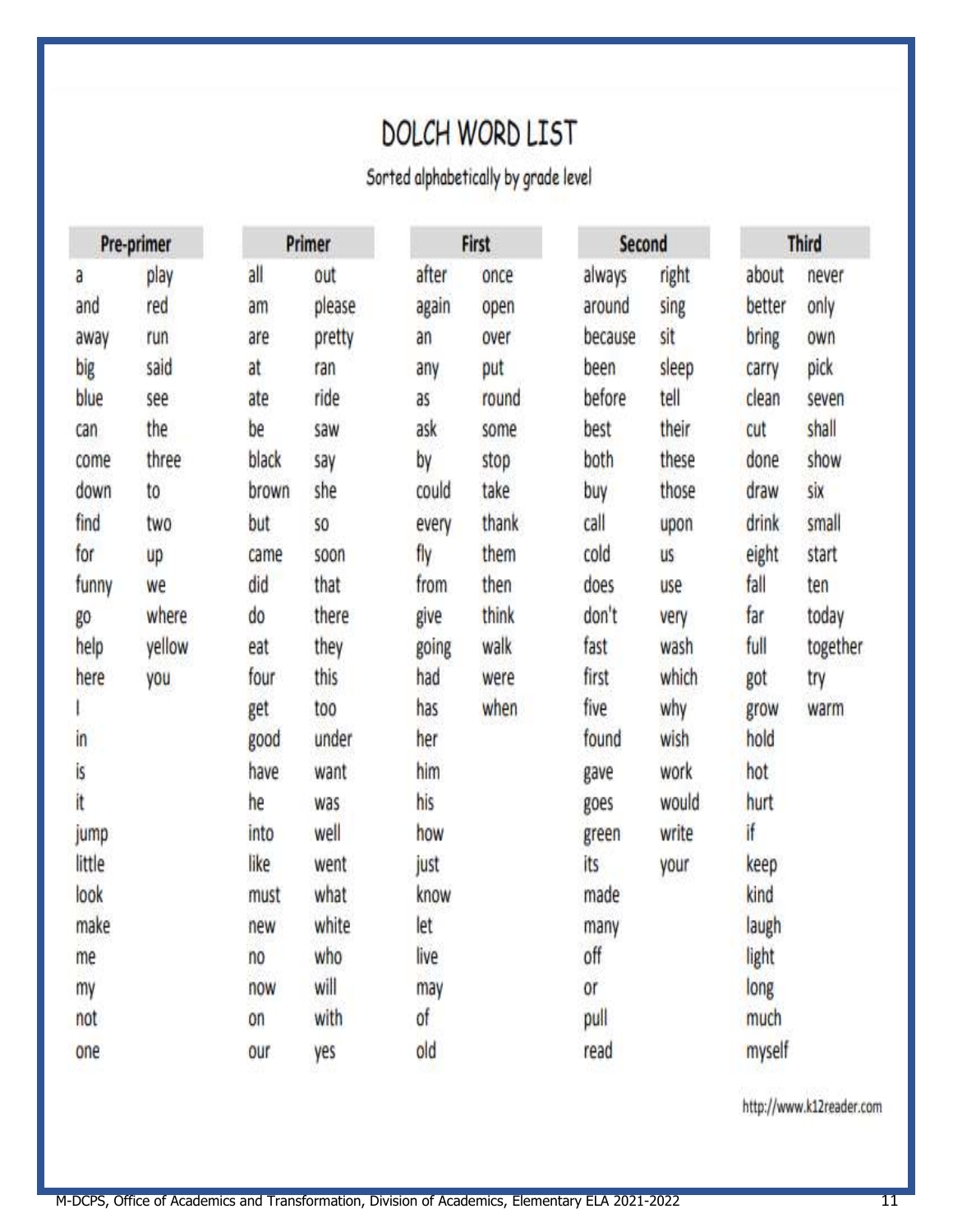## **Fluency**

**Fluency is the ability to read with sufficient speed to support understanding. This includes:**

- **Automatic word recognition**
- **Accurate word recognition**
- **Use of expression**

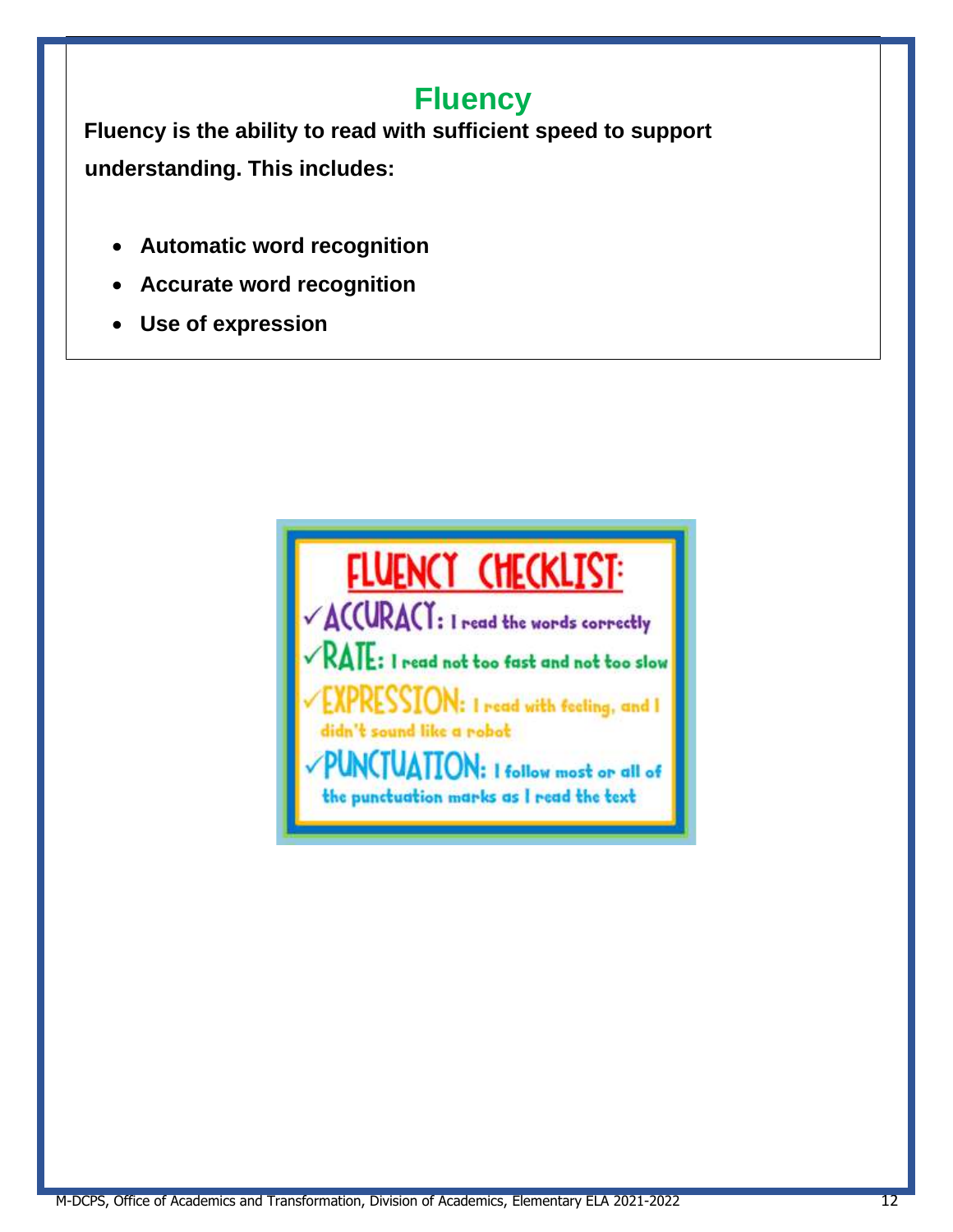#### **Fluency Activities:**

 $\Box$  Repeated reading - Choose a passage that will not be very difficult for your child. Read the passage aloud to your child, and then read it together, helping your child figure out any tricky words. Next, have your child read the passage to you with a focus on accuracy. Finally, have your child read the passage to you again, paying attention to fluency and expression. The goal is to sound smooth and natural.

 $\Box$  Use different voices - When ring a familiar story or passage, try having your child use different voices. Read the story in a mouse voice, cowboy voice, or a princess voice. This is another way to do repeated reading, and it adds some fun to reading practice.

 $\Box$  Read to different audiences - Reading aloud is a way to communicate to an audience. When a reader keeps the audience in mind, he/she knows that his reading must be fluent and expressive. Provide a variety of opportunities for your child to read to an audience. Your child can read to stuffed animals, pets, siblings, neighbors, grandparents - anyone who is willing to listen. This is a good way to show off what was practiced with repeated reading.

 $\Box$  Record the reading - After your child has practiced a passage, have him/ her record it with a tape player, cell phone, or MP3 device. Once recorded, your child can listen to his reading and follow along in the book. Often, he/ she will want to record it again and make it even better!

☐ When you read a story, use appropriate expression during dialogue. Encourage your child to mimic your expression. Talk with him/her about what that expression means. Ex: If the character is excited about going to the park, he/she should sound like that in his/her voice. Encourage your child to repeat key phrases or dialogue.

 $\Box$  Make your own books of favorite songs for child to practice "reading". This builds confidence and helps your child identify him/herself as a reader.

 $\Box$  Alternate repeating the favorite lines of a poem with your child. He/ she will mimic your phrasing and expression.

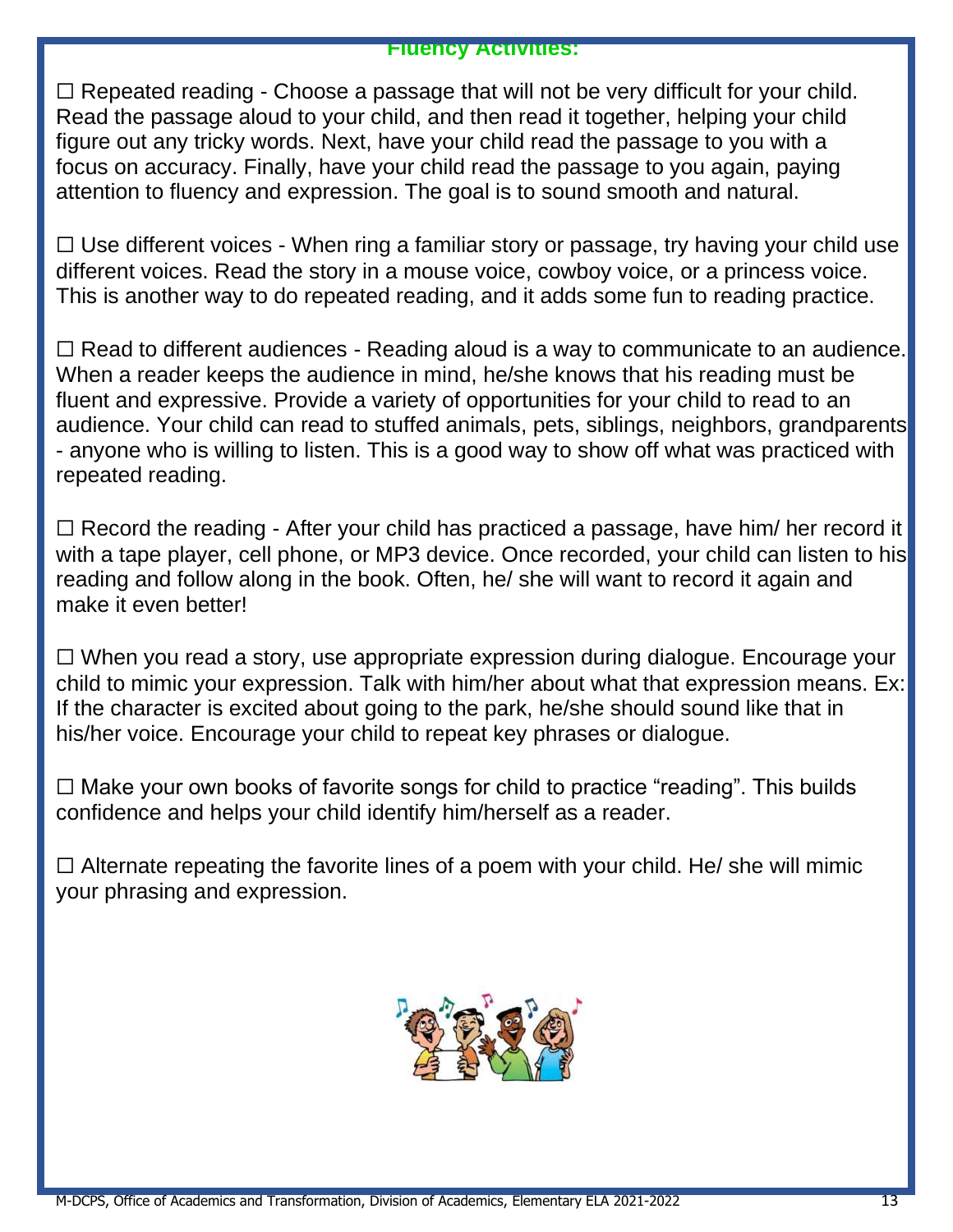

## **Vocabulary**

**Vocabulary is the students' knowledge of and memory for word meanings: This includes:**

- **Receptive Vocabulary**
	- o **Words we understand when read or spoken to us**
- **Expressive Vocabulary**
	- o **Words we know well enough to use in speaking and writing**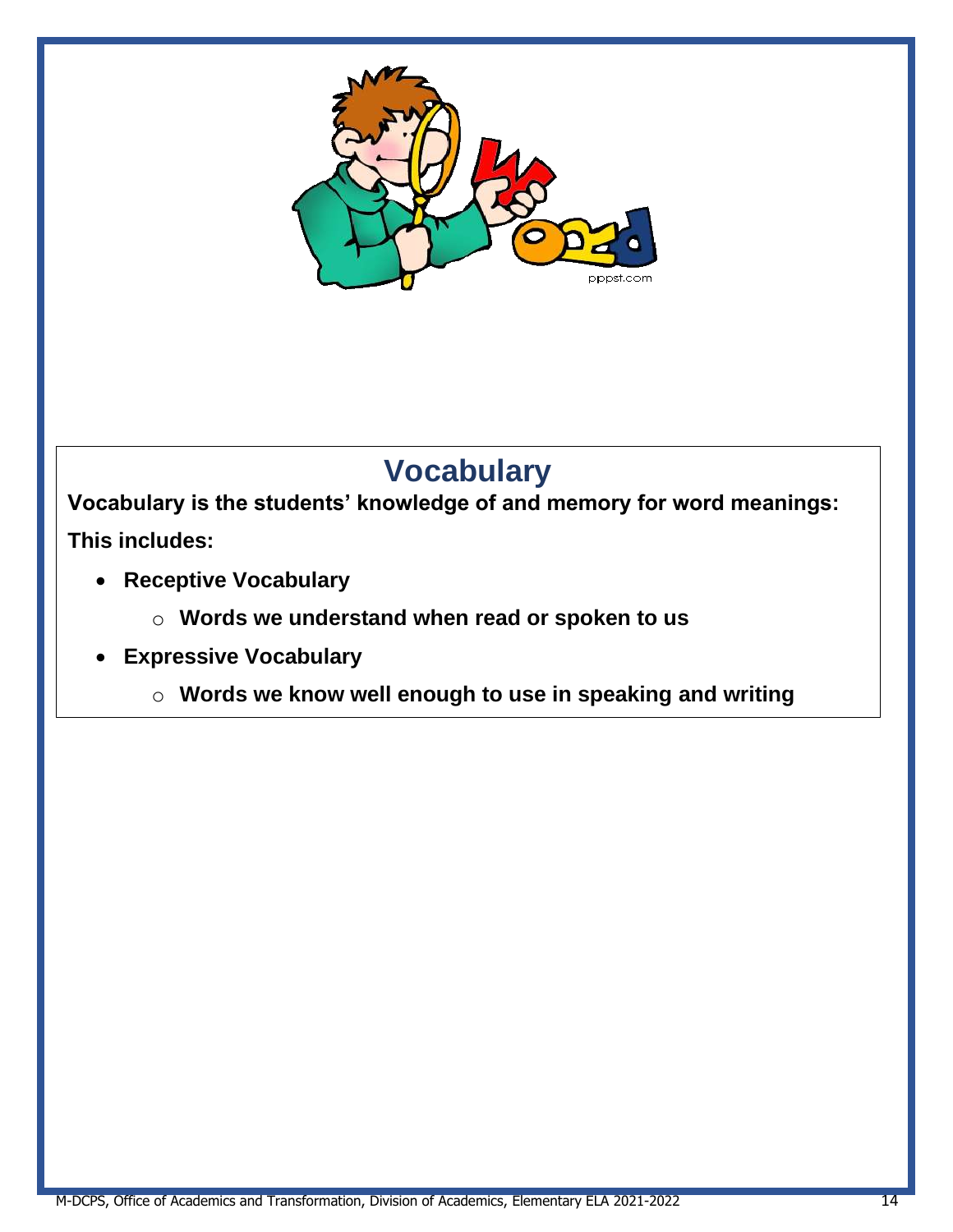## **Vocabulary Activities:**

□ Read aloud - Continue to read aloud to your child even after he is able to read independently. Choose books above your child's level because they are likely to contain broader vocabulary.

 $\Box$  Preview words - Before reading to or with your child, scan through the book, choose two words that you think might be interesting or unfamiliar to your child. Tell your child what the words are and what they mean. As you read the book, have your child listen for those words.

 $\Box$  Hot potato -

• Play hot potato with synonyms (words with similar meanings). Choose a word, and then your child has to think of another word that means the same thing. Take turns until neither player can think of another word. For example, you may say, "Cold," and your child might say, "Freezing." Then you could say, "Chilly," and so on. Try the game again with antonyms (opposites).

• Play hot potato with prefixes or suffixes. The prefixes dis-, ex-, mis-, non-, pre-, re-, and un- are common. Common suffixes include -able/-ible, -ed, -er, -est, -ful, -ish, -less, -ly, ment, and -ness.

• Play hot potato with categories. For younger children, the categories can be simple: pets, clothes, family members. For older children, the categories can be quite complex: The Revolutionary War, astronomy, math terms.

☐ Word Collecting - Have each family member be on the look out for interesting words that they heard that day. At dinner or bedtime, have everyone share the word they collected and tell what they think it means. If the child shares an incorrect meaning, guide him/her to the correct meaning. Try to use some of the words in conversation.

☐ Play "categories" with your child. Name a topic such as "ecosystems" and ask your child to think of all the words he/she can related to that topic. This is a great way to build word knowledge!

 $\Box$  When you read a book about a topic, ask him/her to tell you all the words related to it. Ex: If you read a book about dinosaurs, he/she might say Tyrannosaurus Rex, paleontologist, herbivore, carnivore, fossil. Add other words to help expand upon what he/she says.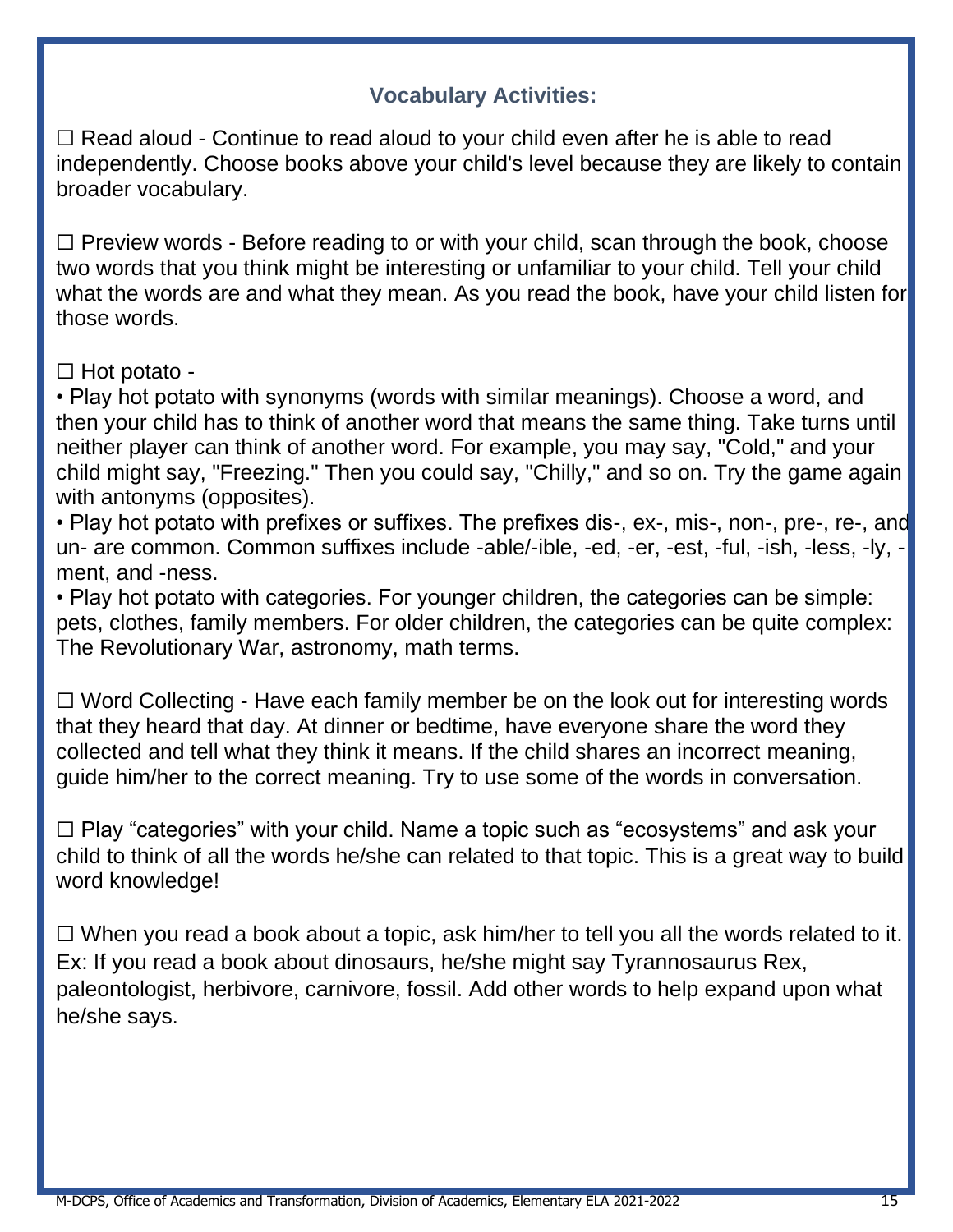## **Comprehension**

**Comprehension is the ability to understand and draw meaning from text. This includes:** • **Paying attention to important information** • **Interpreting specific meanings in text** • **Identifying the main idea** • **Verbal responses to questions** • **Application of new information gained through reading**setting plot genre order of events characters point of view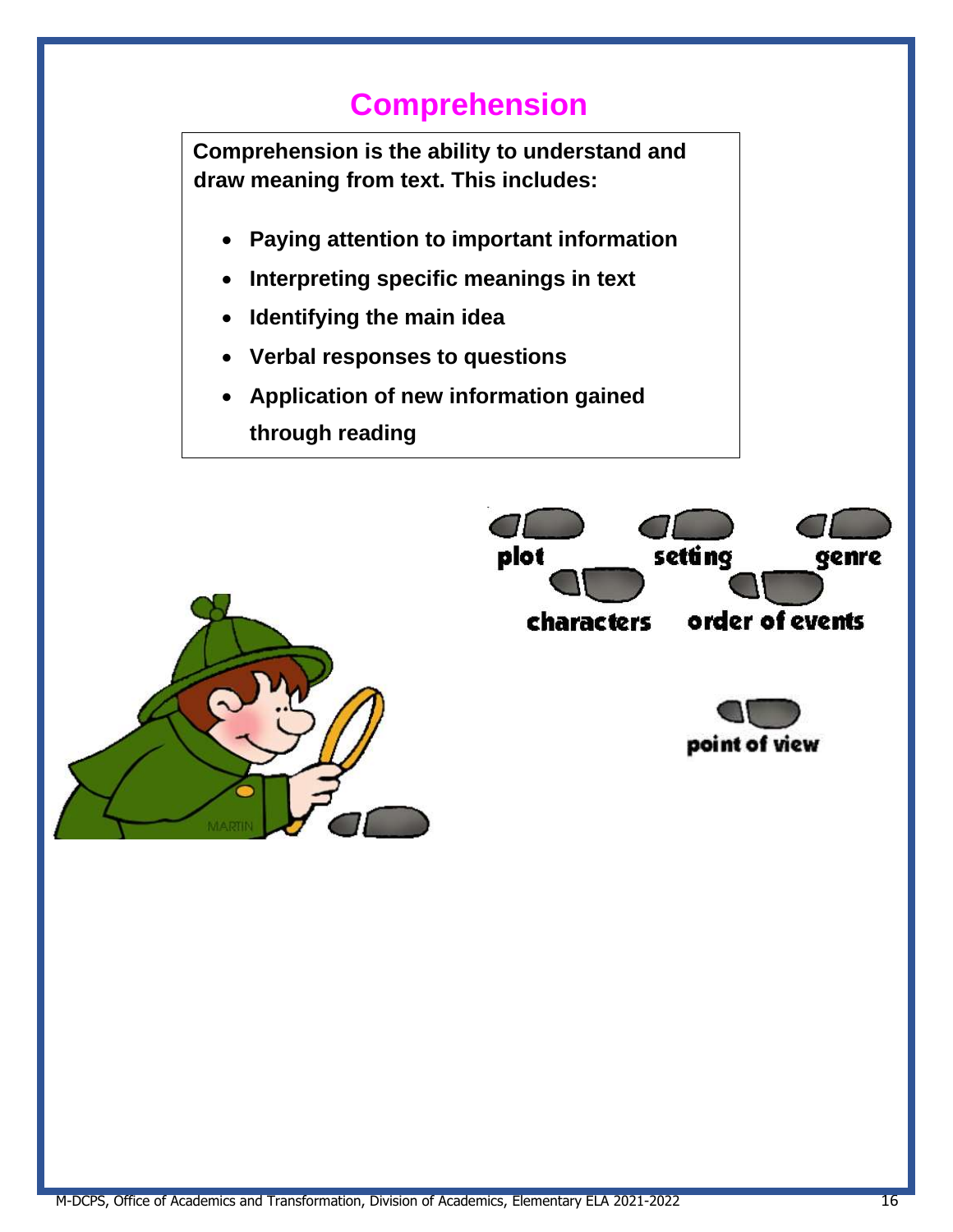## **Comprehension Activities:**

 $\Box$  Sequencing comics - Choose a comic strip from the Sunday paper. Cut out each square and mix the squares up. Have your child put them in order and describe what is happening. Encourage your child to use words like first, second, next, finally, etc.  $\Box$  Every day comprehension - Ask your child who, what, when, where, why, how questions about an event in his/her day. Once your child is comfortable answering these questions about his/ her experiences, try asking these questions about a book you've read together.

## **Reading Fiction**

 $\Box$  Before reading - Point out the title and author. Look at the picture on the cover and ask, "What do you think is going to happen in this story? Why?" This will help your child set purpose for reading.

 $\Box$  During reading - Stop every now and then to ask your child to tell you what has happened so far or what he/she predicts will happen. You might also ask for your child's opinion. "Do you think the character did the right thing? How do you feel about that choice?" Explain any unfamiliar words.

 $\Box$  After reading - Ask your child to retell the story from the beginning, and ask for opinions, too. "What was your favorite part? Would you recommend this to a friend?"

## **Reading Nonfiction**

 $\Box$  Before reading - Point out the title and author. Look at the picture on the cover and ask, "What do you think you'll learn about in this book? Why?" This helps your child consider what he already knows about the topic. Look at the table of contents.

☐ During reading - Don't forget the captions, headings, sidebars, or any other information on the page. Young readers tend to overlook these, so it's a good idea to show that the author includes lots of information in these "extras".

 $\Box$  After reading - Ask your child, "What was it mostly about? What do you still want to know? Where could you find out?"

## **Other Ideas**

☐ Discuss words related to stories such as characters, problem, and solution. For example, "How did the Wright Brothers find a solution to help their plane fly longer?" If the child does not know, show the picture or reread the page.

 $\Box$  Ask questions about character traits. Ex: "Which character do you think was kind? Which character was bossy? How do you know?" If your child doesn't know, give your answer. You may need to do this many times before your child can do it.

 $\Box$  Encourage deeper thinking by asking, "If the story kept going, what do you think would happen next?"

 $\Box$  Help your child make connections to his/her life experience while reading. You could say, "Is there anything you read in the story that reminds you of something?"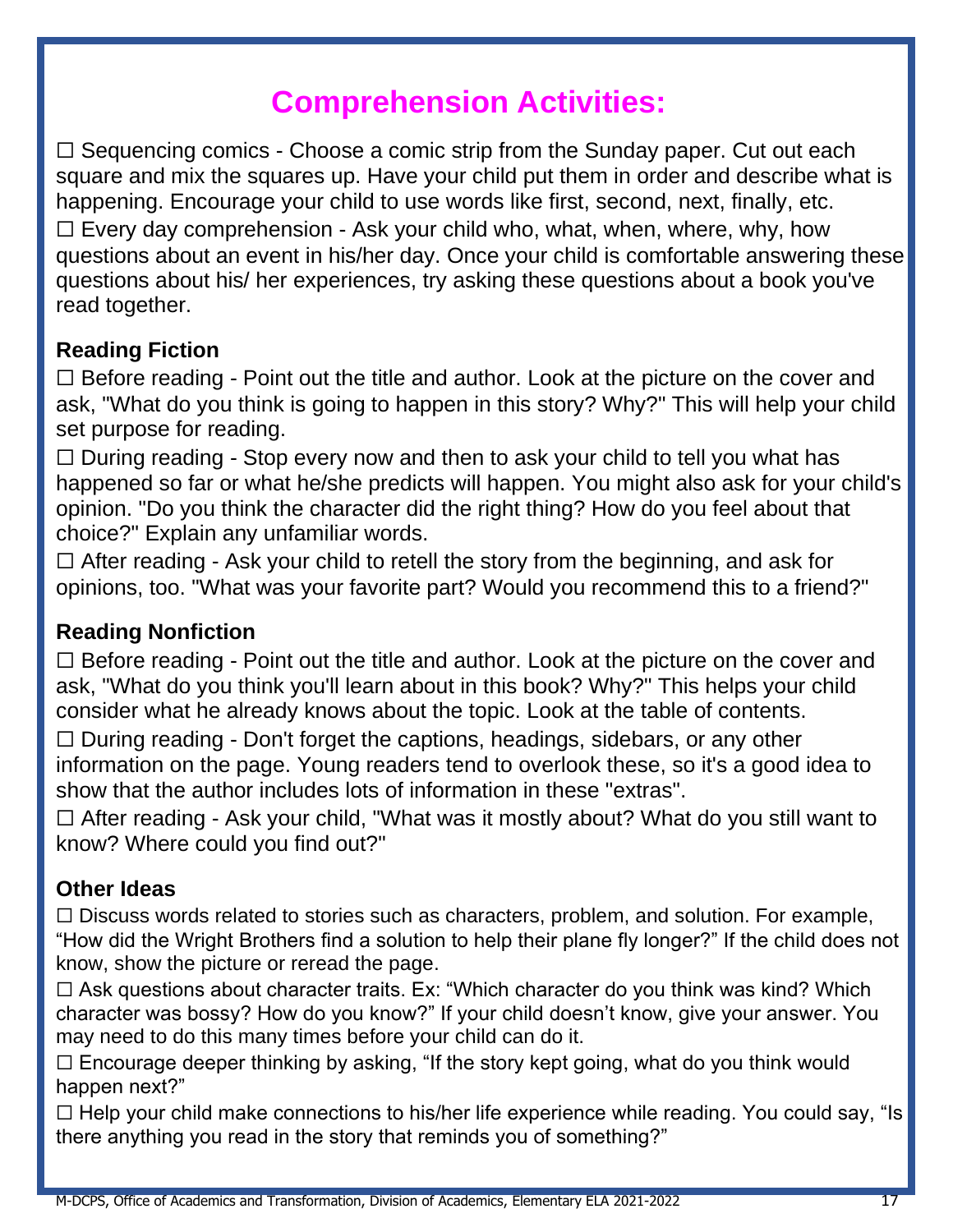## **Additional Literary/Fiction Questions**

## **Setting:**

\*What is the setting in the story? (time, place) \*How is the setting important to the characters and the sequence of events?

\*Describe in depth the key details about the setting?

## **Characters:**

\*How would you describe the character(s)? \*What was the character's motivation to \_\_\_\_\_? \*What was the character doing? What was the character thinking and/or feeling?

\*How did the character's actions contribute to the sequence of events in the story?

\*How did the character respond to challenges?

### **Sequence of major events:**

\*What were the major events in the story? \*Describe in depth about the events in the story or drama. Use KEY DETAILS to describe the events. **Plot:** 

\*Who are the character(s)? \* What did they want (their goals)?

\*What was the problem?

\*How did they solve it?

\*How did the story end? Summarize.

## **Conclusions:**

\*Recount the story. Be accurate. \*What was the central message? Theme? \*How did illustrations contribute to the story?

## **Author's purpose:**

\*What was the author's purpose in writing this story? Support your answer?

\*What was the author's point of view based on text evidence?

\*What did you notice about the author's word choice in describing the characters, setting, events,

and plot? \*What literary devices were used?

\*What was the mood / tone?

## **Connections:**

\*Compare and contrast stories in the same genre. (themes, characters, settings, word choice, plot, major events).

\*How does your prior knowledge help to deepen your understanding of \_\_\_\_\_\_\_\_\_?

## **Additional Informational / Nonfiction Questions**

## **Main topic:**

\*What is this text mostly teaching or informing us about? How did the text features support your understanding?

\*What is the MAIN TOPIC of this text? \*What are the KEY DETAILS that support the important facts about the Main Topic?

## **Sequence of information:**

\*What order does the author give us information about the topic? (Beginning, Middle, End) \*Compare and contrast the overall structure of events, ideas, concepts or information in 2 or more texts.

#### **Big idea(s) & Key Details:**

\*What are the most important main ideas in the text?

\*Recount what the text is mostly about? \*What is the gist of what you have read and learned? Summarize the text.

### **Key vocabulary:**

\*What are the most important words in the text? \*What are words that teach us about the Main Topic? What do they mean?

## **Conclusions:**

\*What are the KEY DETAILs in the text? \*What logical inferences can you make about the key details you learned about the Main Topic?

#### **Author's purpose:**

\*Why did the author write this text? \*What is the author's point of view? \*What text features did the author include? Why?

\*Explain how the author used reasons and

evidence to support points made in the text**.** 

#### **Connections:**

\*Compare and contrast the main topic to other topics.

\*Explain the relationship or interaction between two or more individuals, events, ideas or concepts

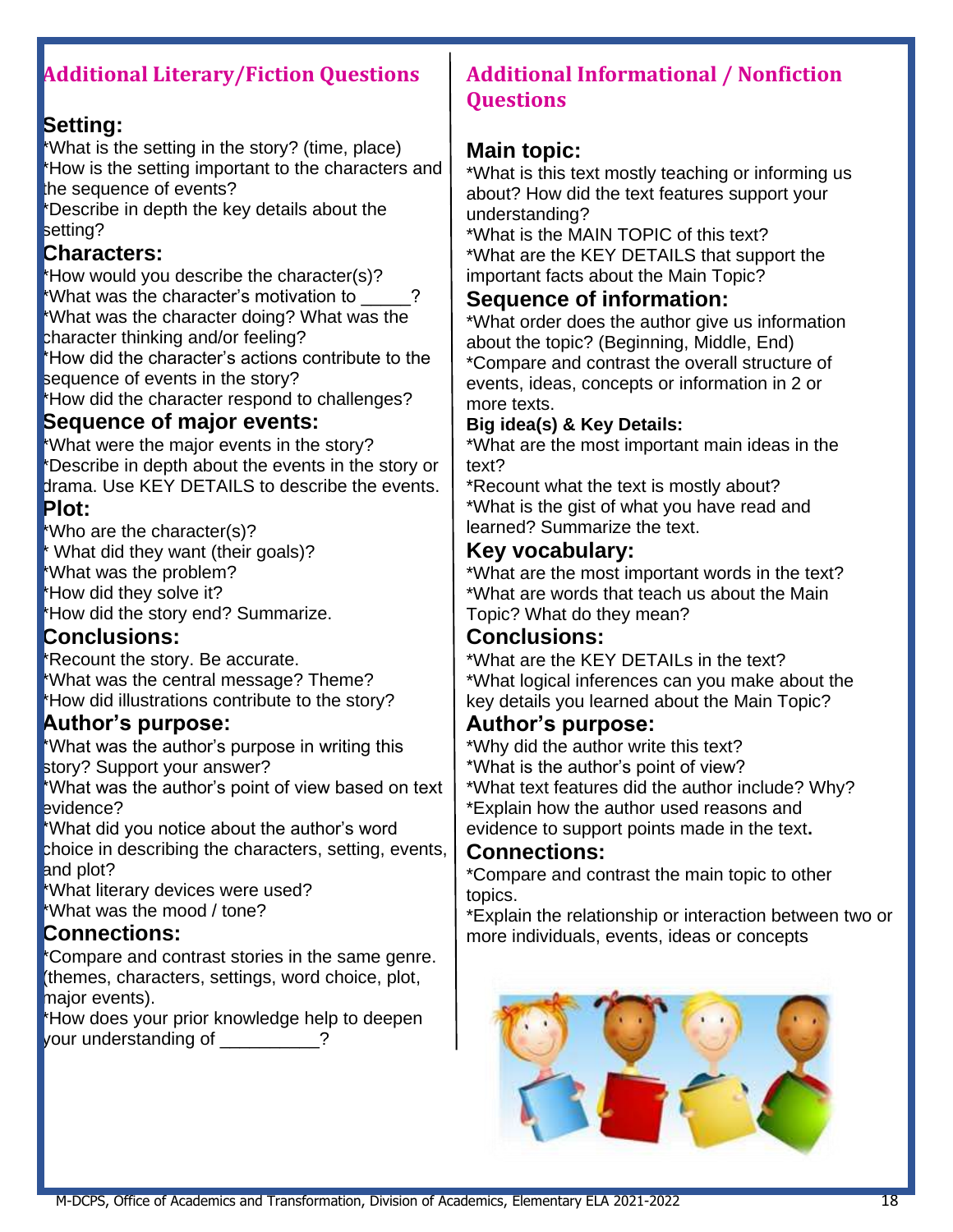## **Resources for** *Read-at-Home* **Plan:**

The resources below provide your child with online links to top-rated national, state, and local online resources. These resources support and compliment our *Read-at Home* Plan.

mv myON, available through student portal, is an award-winning personalized literacy environment that incorporates:

- Enhanced digital reading content
- Daily news articles written for students
- The Lexile® Framework for Reading
- Cutting-edge literacy tools
- Embedded metrics to monitor activity and growth



MDCPS Virtual Library<http://virtuallibrary.dadeschools.net/> provides access to top-rated

21<sup>st</sup> century elementary and secondary research tools from home or school.



Abde Digital ABDO Digital<https://abdodigital.com/login/>, username and password: miamidade, miamidade, provides a small collection of eBooks for elementary, middle and senior features ease of use, table of contents, keyword searching, and bookmarking. It is compatible with both Mac and PC. Username & Password: miamidade, miamidade



 TumbleBook Library (Elementary) [http://asp.tumblebooks.com/Home.aspx?categoryID=13,](http://asp.tumblebooks.com/Home.aspx?categoryID=13) username and password: miamidade, miamidade, is an online collection of animated, talking picture books which teach kids the joy or reading in a format they'll love. Tumblebooks are created by taking existing picture books, adding animation, sound, music and narration to produce an electronic picture book which you can read, or have read to you. This collection includes books in Spanish, reading comprehension quizzes, puzzles and games, and teacher resources. The entire website can also be viewed in Spanish. Username & Password: miamidade, miamidade

Miami-Dade Public Library System delivers quality services, including print and digital format of children's books reflecting the informational, educational, and recreational needs of our community.



Just Read, Families! <http://www.fldoe.org/academics/standards/just-read-fl/families>